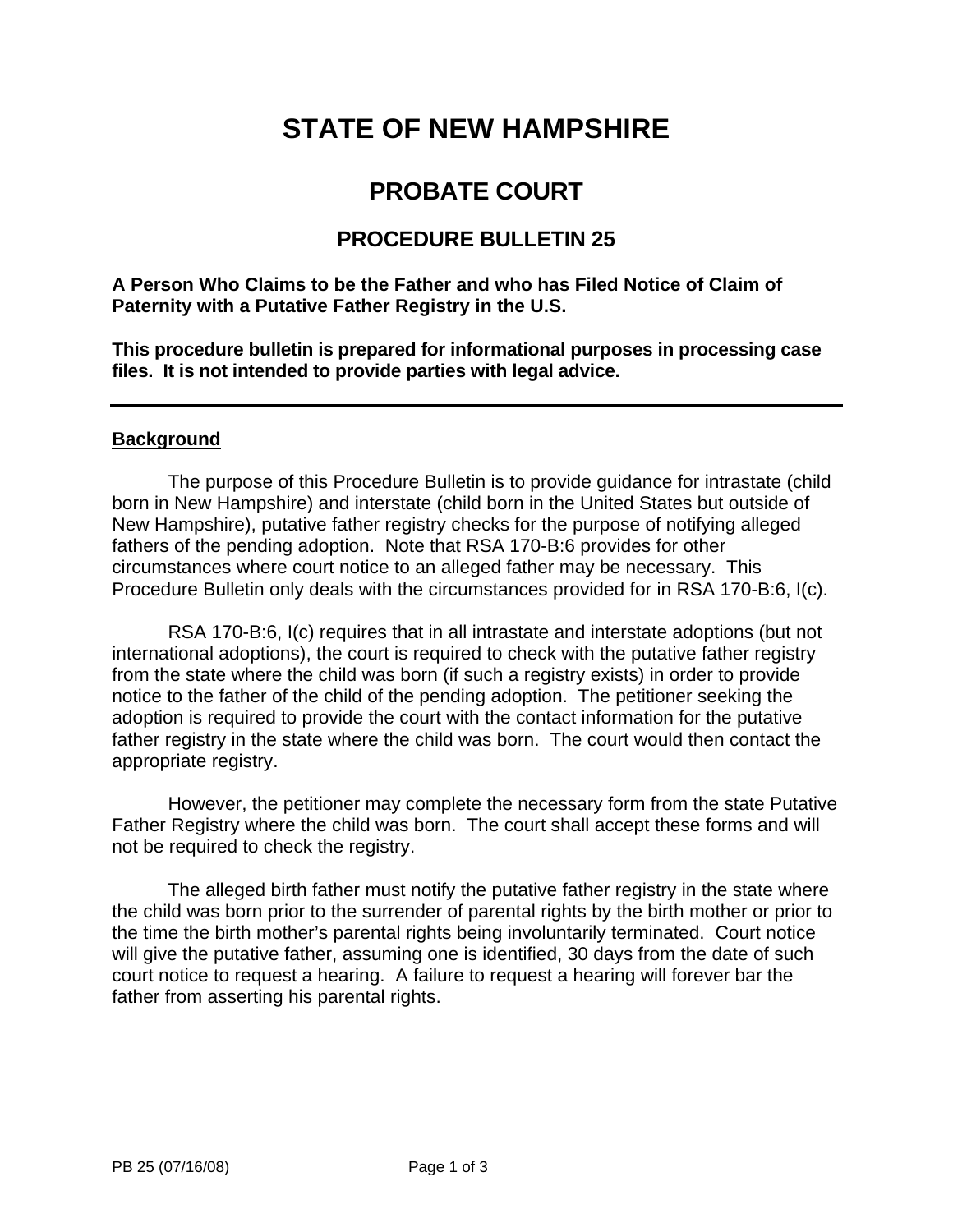#### **PROCEDURE**

#### **Timing**

In the circumstances described herein, to preserve his right to claim paternity, the alleged birth father must register or "notify" the putative father registry in the state where the child was born *BEFORE* the birth mother either surrenders or has her parental rights involuntarily terminated.

This should not hold up the birth mother's surrender. Nor is her surrender contingent on the birth father's surrender. The notion of a surrender is an individual decision. So long as the birth father has registered with the appropriate putative father registry *BEFORE* the birth mother surrenders, he will have timely preserved his right to Court notice of the adoption proceedings as provided in the statute.

- 1. Regardless of whether a father is named, the appropriate state putative father registry needs to be contacted. To do this, determine where the child was born.
	- a. If the child was born in New Hampshire, the Court will complete the "Letter to DHHS – Paternity Claim" and send via regular mail to DHHS. The address for DHHS is:

Paternity Unit Division of Child Support Services Department of Health and Human Services 129 Pleasant Street Concord, N.H. 03301

b. If the child was born in a state other than New Hampshire, petitioner(s) will complete an interstate adoption putative father registry information form (NHJB-2190-P) and submit it to the Court. The Court will complete the "Request to Putative Father Registry" (in-state or out-of-state) and send via regular mail to the appropriate state putative father registry as provided in the next step.

Notes:

- Not all states have a putative father registry. The Probate Court Administrative Office has prepared a listing of various state putative father registries but it does not represent that this list is complete, accurate or up-to-date. Rather, this list is offered as a starting point for petitioners on the Probate Court's website under the "Adoptions" section.
- The petitioner(s) should pay any cost associated with the search of another state's putative father registry.